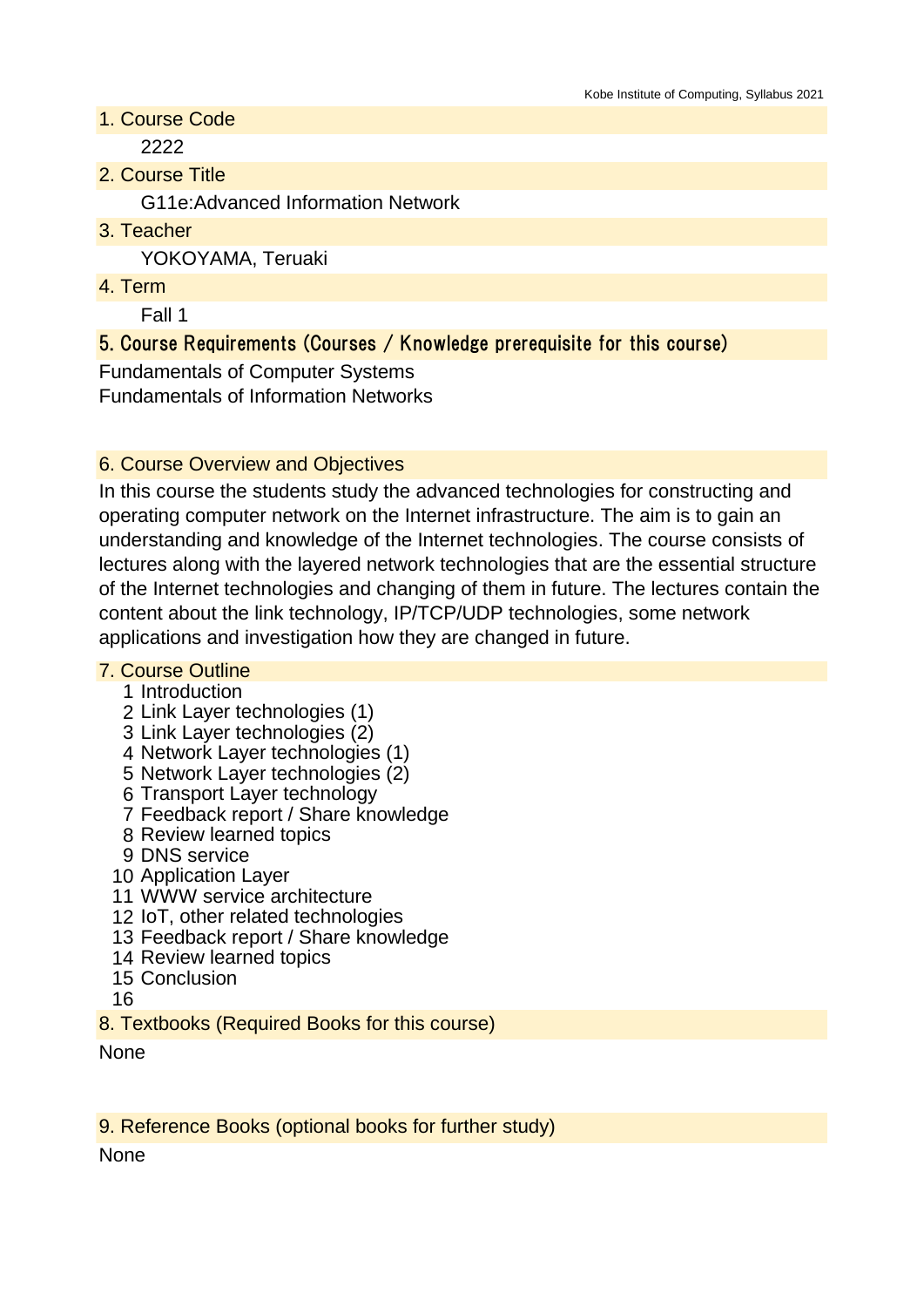### 10. Course Goals (Attainment Targets)

- (1) To know how the Internet works.
- (2) To know how the elements of the Internet will be changed.
- (3) To know modern networked application design.
- (4)
- (5)
- (6)
- (7)
- (8)

11. Correspondence relationship between Educational goals and Course goals

| Educational goals of the school |                                                                              |                            | <b>Course Goals</b> |
|---------------------------------|------------------------------------------------------------------------------|----------------------------|---------------------|
| <b>High level ICT</b>           | <b>Basic academic skills</b>                                                 |                            |                     |
| skills                          | Specialized knowledge and literacy                                           | (1), (2), (3)              |                     |
|                                 | Ability to continually improve own strengths                                 |                            |                     |
| Human skill<br>(Tankyu skill)   | Ability to discover and Problem setting<br>resolve the problem<br>in society |                            |                     |
|                                 |                                                                              | <b>Hypothesis planning</b> |                     |
|                                 |                                                                              | <b>Hypothesis testing</b>  |                     |
|                                 |                                                                              | <b>Practice</b>            |                     |
|                                 | Fundamental                                                                  | Ability to step forward    |                     |
|                                 | Competencies for                                                             | Ability to think through   |                     |
|                                 | <b>Working Persons</b>                                                       | Ability to work in a team  |                     |
| <b>Professional ethics</b>      |                                                                              |                            |                     |

# 12. Evaluation

| Goals                   | Evaluation method & point allocation                        |      |                |    |                                  |       |
|-------------------------|-------------------------------------------------------------|------|----------------|----|----------------------------------|-------|
|                         | examination                                                 | Quiz | <b>Reports</b> |    | <b>Presentation Deliverables</b> | Other |
| 1                       |                                                             |      |                |    |                                  |       |
| $\mathbf 2$             |                                                             |      |                |    |                                  |       |
| $\overline{3}$          |                                                             |      | ∩              |    |                                  |       |
| $\overline{4}$          |                                                             |      |                |    |                                  |       |
| $\overline{5}$          |                                                             |      |                |    |                                  |       |
| $6^{\circ}$             |                                                             |      |                |    |                                  |       |
|                         |                                                             |      |                |    |                                  |       |
| (8)                     |                                                             |      |                |    |                                  |       |
| <b>Allocation</b>       |                                                             |      | 80             | 20 |                                  |       |
| 13. Evaluation Criteria |                                                             |      |                |    |                                  |       |
| Examination             |                                                             |      |                |    |                                  |       |
|                         |                                                             |      |                |    |                                  |       |
|                         |                                                             |      |                |    |                                  |       |
| Quiz                    |                                                             |      |                |    |                                  |       |
|                         |                                                             |      |                |    |                                  |       |
|                         |                                                             |      |                |    |                                  |       |
| <b>Reports</b>          | Check understanding for the network technologoes learned at |      |                |    |                                  |       |
|                         | lectures                                                    |      |                |    |                                  |       |
|                         |                                                             |      |                |    |                                  |       |
| Presentation            | Check understanding for the network technologoes learned at |      |                |    |                                  |       |
|                         | <b>lectures</b>                                             |      |                |    |                                  |       |
|                         |                                                             |      |                |    |                                  |       |
| <b>Deliverables</b>     |                                                             |      |                |    |                                  |       |
|                         |                                                             |      |                |    |                                  |       |
|                         |                                                             |      |                |    |                                  |       |
|                         |                                                             |      |                |    |                                  |       |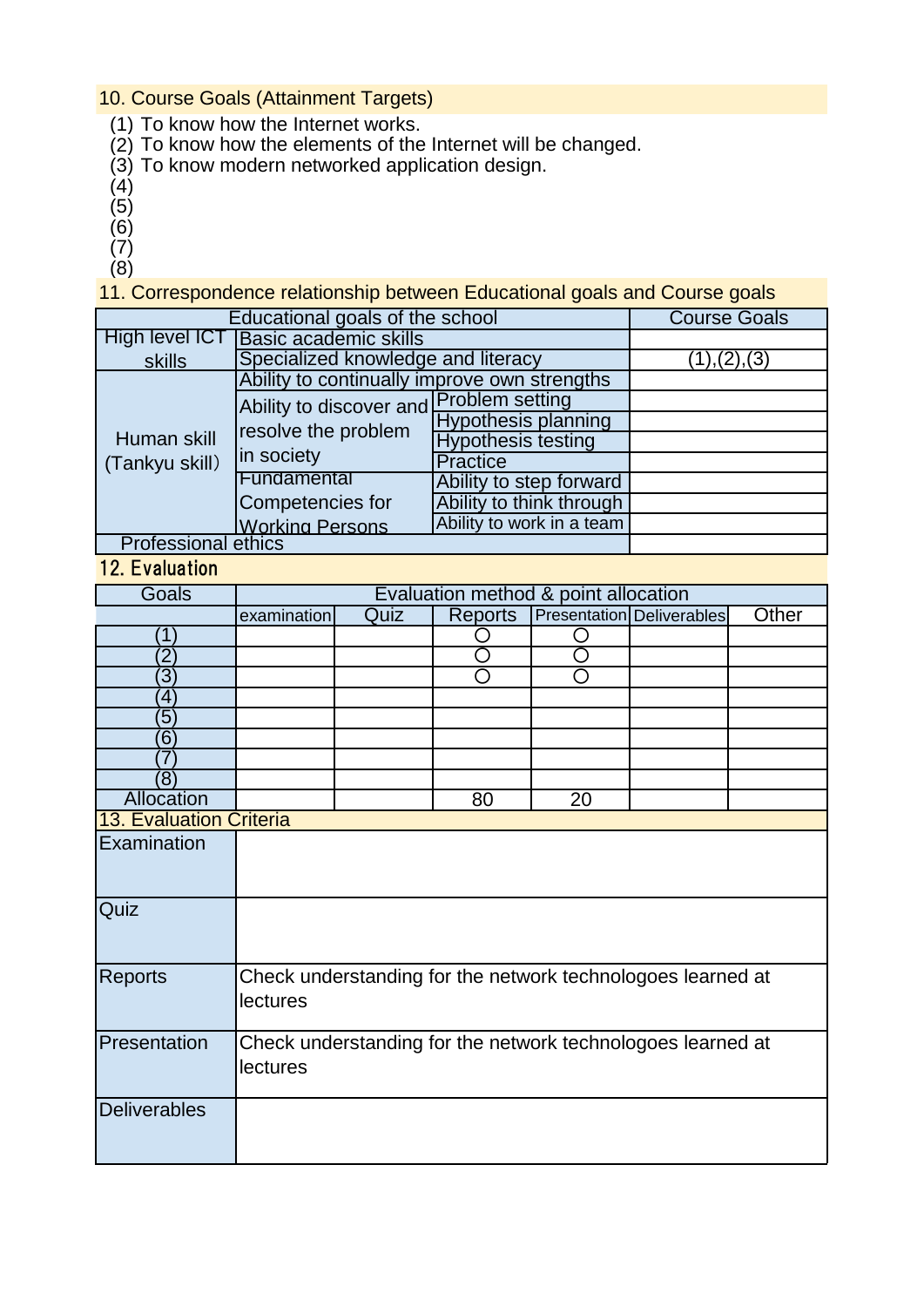| Other |                            |                                                                                                         |                  |  |  |
|-------|----------------------------|---------------------------------------------------------------------------------------------------------|------------------|--|--|
|       | <b>14. Active Learning</b> |                                                                                                         |                  |  |  |
|       |                            | Hourly percentage of active learning within the whole class time                                        | $0\%$            |  |  |
|       |                            | Active learning such as problem solving assignment using the<br>knowledge and skills acquired in class. | Not at all       |  |  |
|       |                            | 2 Active learning such as group works and discussions.                                                  | Not at all       |  |  |
|       |                            | 3 Outcome presentations and feedbacks.                                                                  | <b>Sometimes</b> |  |  |
|       | conducted.                 | 4 Students actively make decisions on how the class should be                                           | Not at all       |  |  |
|       | 15. Notes                  |                                                                                                         |                  |  |  |

## 16. Course plan

(Notice) This plan is tentative and might be changed at the time of delivery

| Lesson 1: Introduction | (Lecture 90 min) |
|------------------------|------------------|
|                        |                  |

This lesson explains an outline of the course and a brief summary of the Internet technologies. The Internet consists of stacked multiple protocols, which is called "layered network architecture". As a beginning of the Internet studying, students learn the layered network architecture of the Internet communication to help them to obtain the perspective view how the Internet communication mechanism works.

- 1. Orientation (learning objectives, schedule, evaluation)
- 2. A summary of the present Internet technologies and applications
- 3. An introduction of the layered network architecture

| Lesson 2: Link-layer technology (1) | (Lecture 90 min) |
|-------------------------------------|------------------|
|-------------------------------------|------------------|

This lesson explains the function of the link layer and the physical layer mechanisms. The link layer deals with a reliable data transmission between pairs of nodes that connected with same link media. The lesson introduces current major link technologies, e.g. the Ethernet, the WiFi, the LTE and so on, to help students to judge appropriate link technologies for their demanding.

- 1. A brief summary of the link layer mechanism
- 2. An introduction of the major link technologies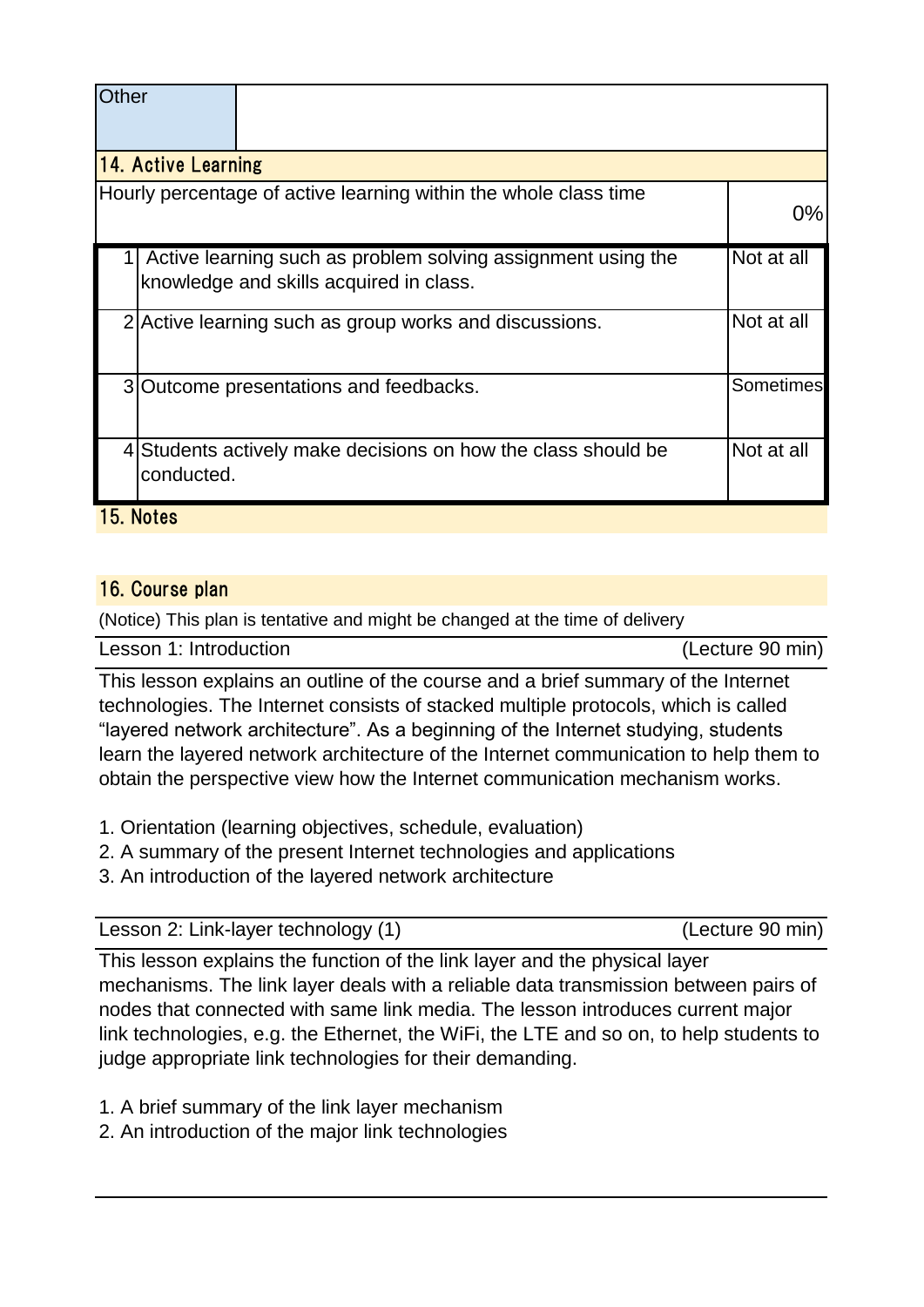Lesson 3: Link-layer technology (2) (Lecture 90 min)

This lesson continues to explain the link layer mechanism. Students learn fundamental functions about the link layer mechanism, e.g. media access control and network topology creation with link connection. They experience the link layer functions through practical exercises. The aim is to understand the link layer communication capabilities and limitations.

- 1. A study of the link layer functions (MAC, Addressing, Topology)
- 2. Practical exercises (check MAC address, ARP table)

Lesson 4: Network-layer technology (1) (Lecture 90 min)

This lesson explains the function of the network layer mechanism. The network layer is responsible for a data transmission over the multiple link media. This lesson introduces the Internet Protocol (IP) as the representative network layer protocol of the current Internet and its related technologies. Students learn the fundamental of the IP technologies first, e.g. the IP address, the addressing assignment rules, the IP packet structure. Then students learn additional IP related technologies, such as Dynamic Host Configuration Protocol (DHCP) and Network Address Translation (NAT) mechanisms.

- 1. A brief summary of the IP mechanism.
- 2. A study of the network layer functions (IP address, IP packet)
- 3. A study of the network layer related mechanisms (DHCP, NAT)

Lesson 5: Network-layer technology (2) [19] [19] (Lecture 90 min)

The network layer deals with packet forwarding and routing functions. The router is a computer to support the IP packet transmission over different link media. While the transmission, the routers have to decide an appropriate route sender node to receiver node. This lesson introduces the principle of the routing mechanisms. The aim is to understand the network layer communication capabilities and limitations. Moreover, this lesson explains Internet Communication Message Protocol (ICMP) that is used for control message transmission with IP mechanism.

1. A study of the routing mechanism (IP forwarding, Static/Dynamic routing)

2. A study of the ICMP protocol (ICMP message type, ICMP applications)

3. Practical exercises (check routing table, check dynamic routing function, traceroute, ping)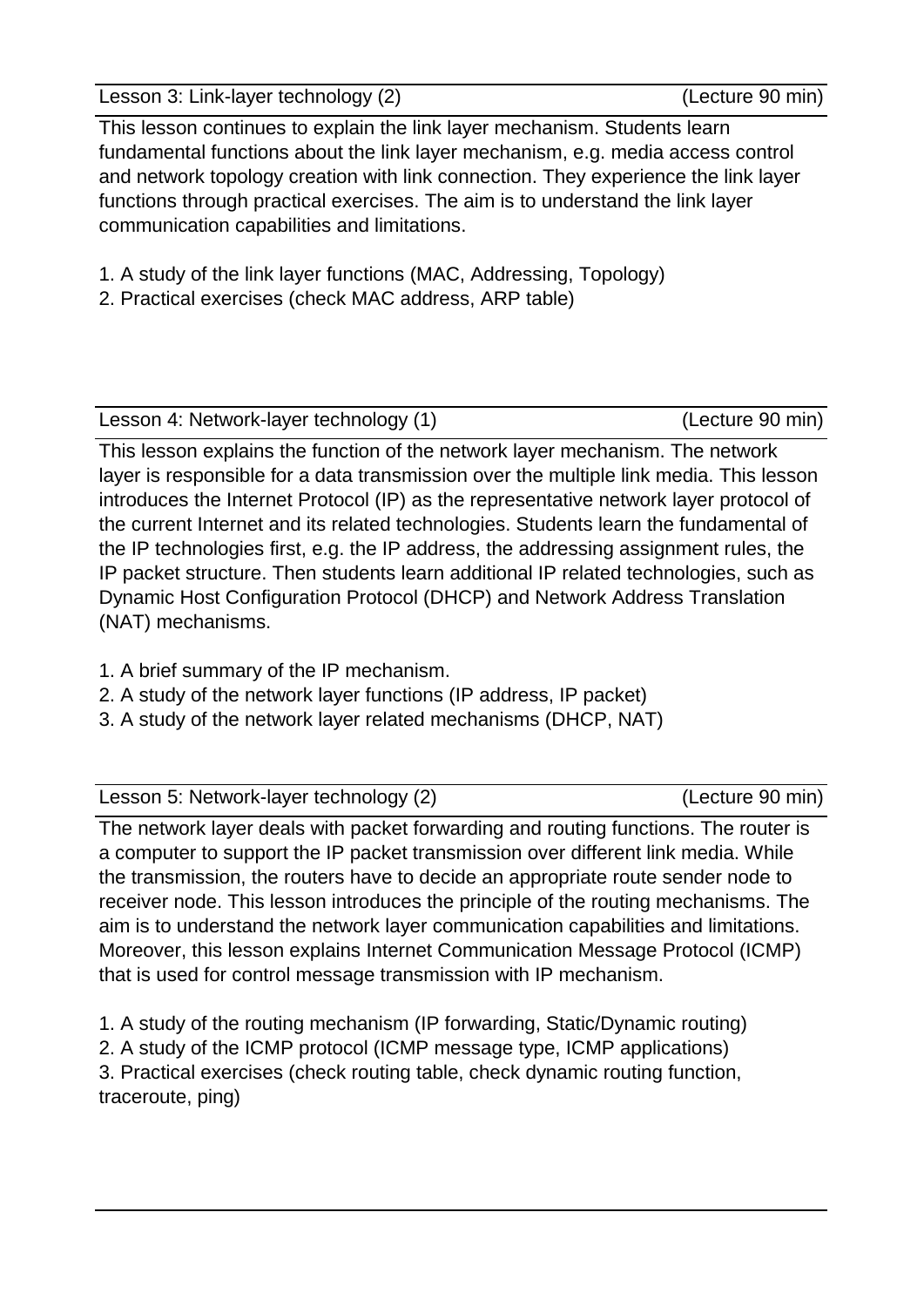Lesson 6: Transport-layer technology (Lecture 90 min)

This lesson explains the function of the transport layer mechanism. The transport layer deals with logical units of a data transmission. The major transport layer protocols are Transmission Control Protocol (TCP) and User Datagram Packet (UDP). TCP provides error-free data transmission with their packet retransmission mechanism. TCP also regulates bandwidth usage of the transmission for keeping fair use and avoiding congestion at the link media. Meanwhile, UDP does not provide any reliable control for data transmission. In this lecture, students learn TCP and UDP mechanisms and their works. The aim is to understand the transport layer communication characteristics.

1. A study of the transport layer functions (TCP, Flow control, Congestion avoidance, UDP)

2. Practical exercises (monitor TCP/UDP transmission, check TCP flow control)

Lesson 7: Presentation and discussion (Lecture 90 min)

In this lesson, students have to present their presentation. The presentation must include the situation of the Internet deployment in student's country. Otherwise, the interested link-layer technologies and its usage are acceptable as the presentation. Students have 15 minutes for their presentation and discussion.

- 1. Presenting student's presentation.
- 2. Having discussion based on their presentations.

Lesson 8: Review for lectures (Lecture 90 min)

In this lesson, students have an opportunity to clear their doubts and to demand an additional lecture about the things they want to know more.

- 1. A review of the previous lectures
- 2. An opportunity for having questions
- 3. An opportunity for demanding an additional lecture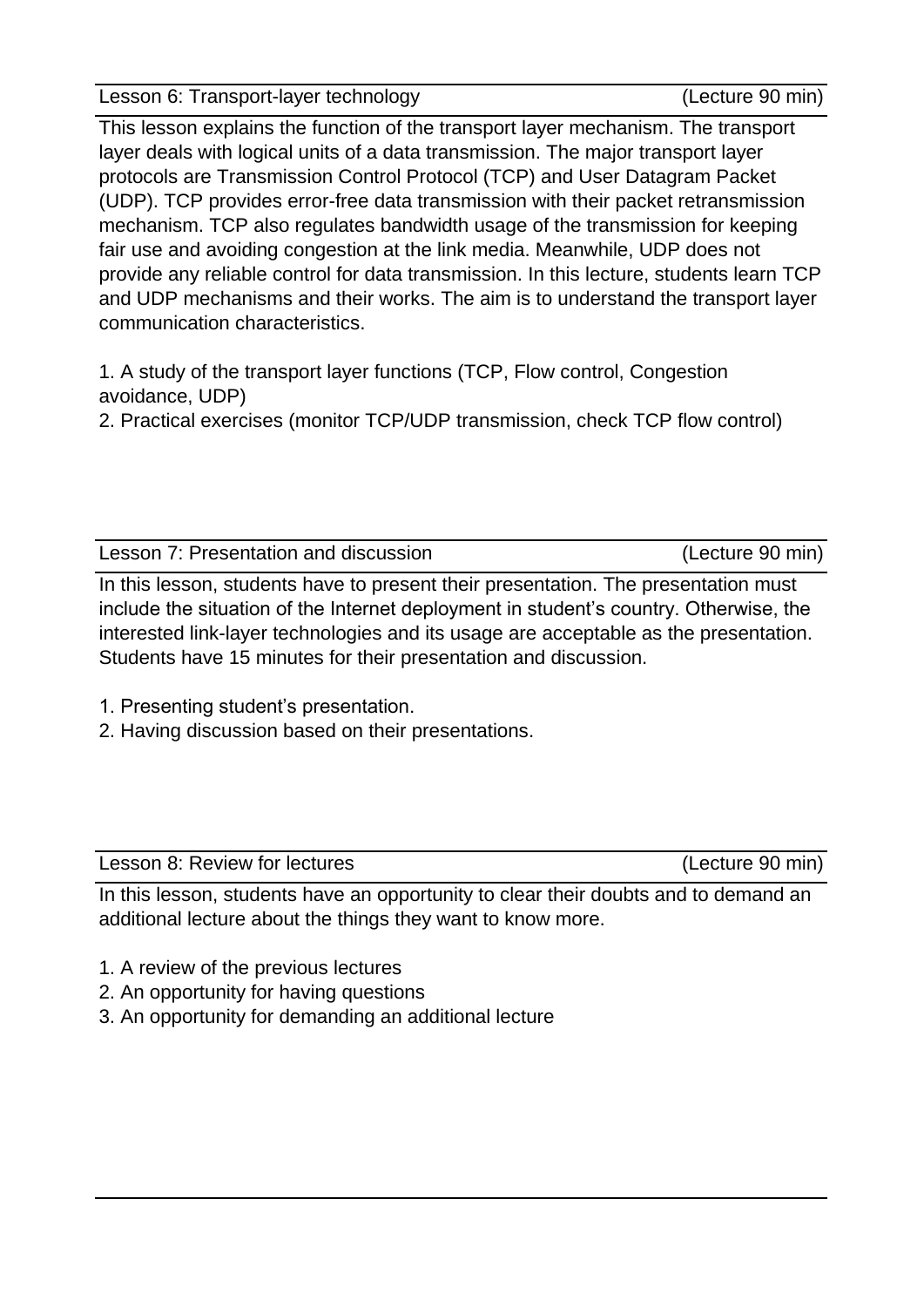Lesson 9: Domain Name technology (Lecture 90 min)

This lesson explains the concept of domain name on the Internet and how the naming space is operated. Domain name is one of the significant technologies for the ordinary users. It is operated with DNS (Domain Name System) as the huge scale distributed databases. With the DNS, the ordinary users can access to the host on the Internet without any concern for IP addresses and physical location. Students learn the divide-and-conquer operation of the domain name and how the DNS supports the operation. The aim is to understand the principle of the naming function on the Internet and its application.

1. A study of the concept of domain name on the Internet (Structure and Management)

2. A study of the mechanism of DNS (divide-and-conquer strategy, distributed operation)

Lesson 10: Application-layer technology (Lecture 90 min)

This lesson explains the function of the application layer abstraction. The application layer is an abstraction layer providing communication methods designed for process-to-process data transmission across an IP network. As hiring communication on the application layer function, Socket API is provided for network programming. Students learn the abstraction of the layer and some examples for network application. The aim is to understand the method to use communication functions for their demand.

1. A study of the concept of the application layer

2. Practical exercise (Socket programming examples)

Lesson 11: WWW technology (Lecture 90 min)

This lesson explains World Wide Web technology as a representative application on the Internet. WWW is a major application on the Internet. WWW can support various kinds of services. WWW technology consists of three technologies such as HTTP, URL and HTML. Through the lecture of the technologies, students learn how to make WWW technology with them. Students also learn about the possible applications on the Internet from some examples. The aim is to understand WWW capability and to become able to design WWW services.

- 1. A study of the summary for the WWW technology
- 2. A study for key technologies of WWW (HTTP, URL, HTML)
- 3. A study of the typical examples of the application on WWW